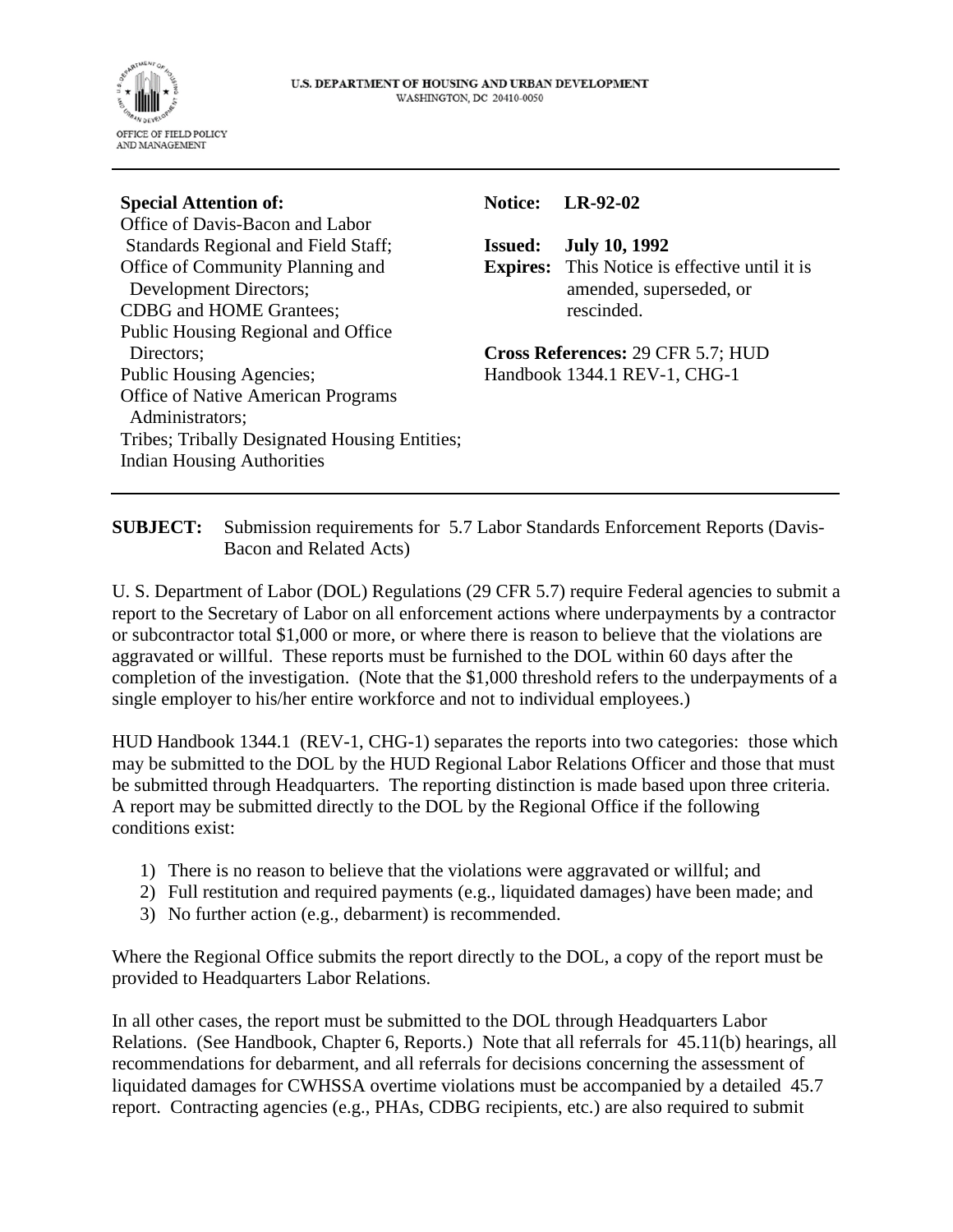reports of enforcement activity see Handbook, Chapter 3,  $3-4(g)$ . Enforcement reports from contracting agencies must be forwarded to the DOL through HUD in accordance with these guidelines. This requirement should be discussed during training sessions and made a part of routine technical assistance.

## **Timing of the Report**

DOL regulations require submission of enforcement reports within 60 days after the completion of the investigation. "Investigation" for the purpose of this discussion is broadly defined as ranging from routine payroll reviews to "full-scale" investigations. Additionally, in this use "investigation" is meant to include all actions taken by the agency or contractor toward disposition of the case including settlement by restitution or refusal to pay and/or a request for a hearing under 5.11(b). Therefore, the 5.7 enforcement report should not be prepared until after final disposition at the local level (e.g., restitution, request for a hearing; request for a waiver or reduction of CWHSSA liquidated damages) has been reached. It is not necessary, however, to wait until all of the underpaid workers are located or until disbursement is completed to prepare the report.

Where the report must be submitted to the DOL through Headquarters, the Regional Office must furnish the report to this office (Headquarters) sufficiently in advance of the due date to ensure timely submission to the DOL (i.e., within 60 days after completion of the investigation). Consequently, these reports must be received in this office not later than forty-five (45) days after completion of the investigation which will allow fifteen (15) days for Headquarters review and transmittal to DOL. (See also Handbook, Chapter 4, HUD Labor Standards Investigations.)

## **Content of the Report**

The amount of detail needed in the report and any exhibits is directly related to the purpose the report will serve. Each report should contain basic coverage information, a description of the violation(s), and the disposition of the case, and must be accompanied by a schedule of the wages found due. A report submitted directly to the DOL by the Regional Office (i.e., where restitution has been paid, and there is no evidence of willful or aggravated action with respect to the violations, and no administrative sanctions are recommended) can be brief. Reports that refer a request for a hearing or that recommend debarment must be much more detailed in narrative and must be accompanied by exhibits which, together, are sufficient to substantiate the violations and document the investigative actions of the agency. Judgment must be used to determine the amount of detail and documentation that is appropriate in each case.

A sample format for 5.7 labor standards enforcement reports is attached. The basic format should be adequate in most cases where restitution has been paid and no further administrative action is recommended. Modifications may be made to appropriately reflect the circumstances of specific cases. The format will need to be expanded where a more detailed report is required (e.g., debarment recommendations, 5.11(b) hearing requests).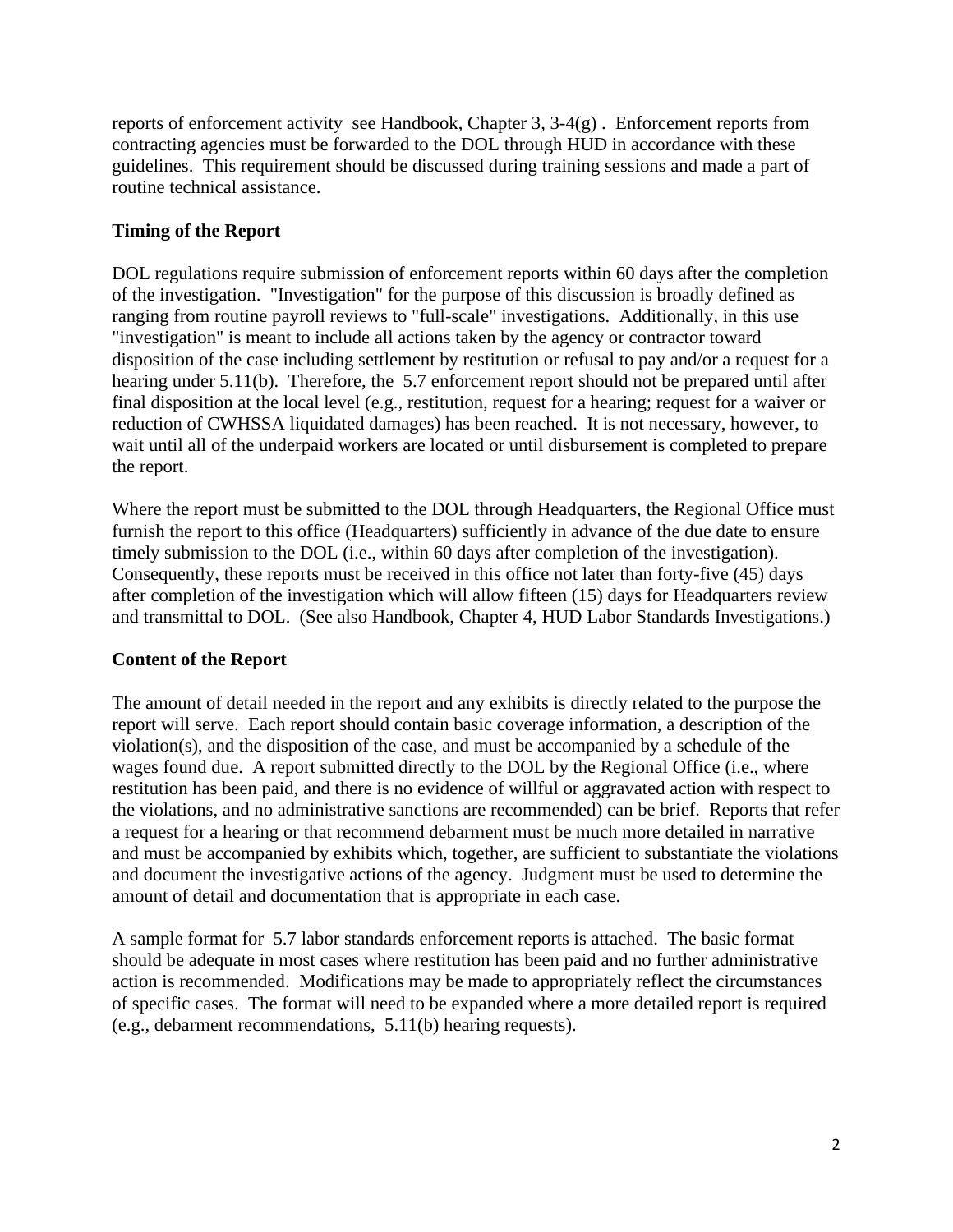The LRAP software currently in development is expected to contain an enforcement report component. If necessary, the instructions contained in this Letter will be modified to ensure consistency.

> Deputy Assistant to the Secretary for Labor Relations

Attachment